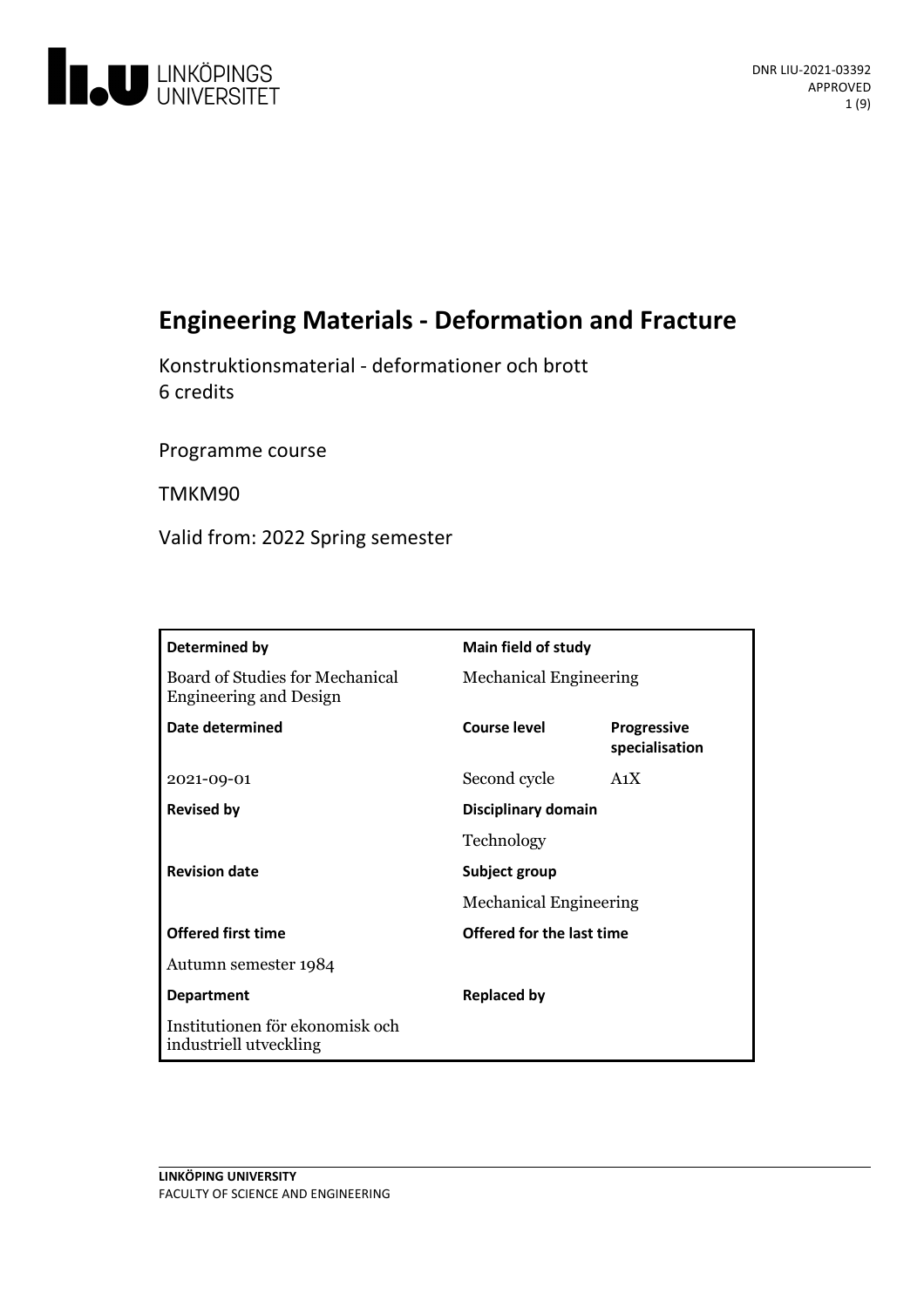## Course offered for

- Master of Science in Mechanical Engineering
- Master of Science in Industrial Engineering and Management
- Master of Science in Applied Physics and Electrical Engineering
- Master of Science in Industrial Engineering and Management International
- Master of Science in Applied Physics and Electrical Engineering International
- Master's Programme in Aeronautical Engineering
- Master's Programme in Mechanical Engineering

## Prerequisites

Engineering Materials, Solid Mechanics

## Intended learning outcomes

The objective ofthis course is to develop a broad understanding of deformation and fracture phenomena in metallic materials in the context of material processing and in-service performance. Mechanical behavior is approached through integration of the materials microstructure and continuum mechanics principles over a range oflength scales. The course shall give knowledge about modern techniques for materials characterization and develop skills to evaluate

After completion of the course the students should be able to:

- 1. Explain and describe basic concepts, relationships and models for deformation and failure mechanisms in metallic structural materials, (e.g. dislocation theory, creep mechanisms, basic fracture mechanics and fatigue theory)
- 2. Apply the relationship between the materials microstructure and the mechanical properties, such as principles of strengthening mechanisms and micro-structural effects on fracture toughness, creep and fatigue 3. properties. 3
- 3. Analyze and evaluate mechanical testing from an engineering perspective, especially creep testing, fatigue testing and fracture toughness testing. 4li>Analyze and explain real failures from <sup>a</sup> engineering materials perspective. 4. Make assessments and generalize about the validity of different material
- models used in the strength and service life calculations of real components.

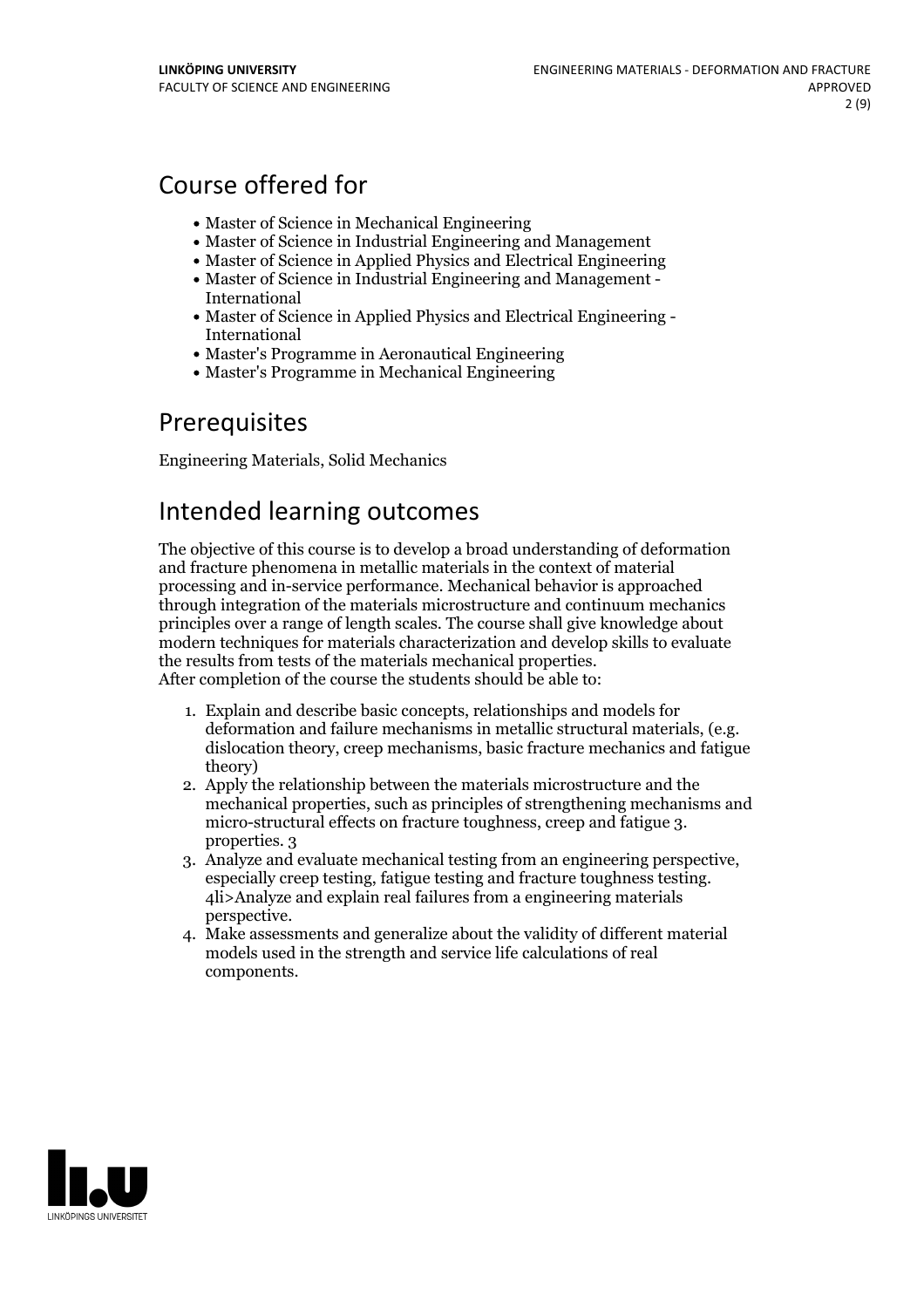## Course content

Elastic and plastic response of metallic engineering materials, strengthening mechanisms, time dependent deformation and creep mechanisms, fracture mechanics, fracture toughness, environmental impact on fracture and failures, Crack initiation and crack propagation.

## Teaching and working methods

The course contains lectures, tutorials, home work assignments and a mandatory laboratory exercise. The lectures focus on the theoretical aspects connected to learning objectives 1 and 2. The main focus for the tutorials is to strengthen the students ability to independently solve problems associated to learning objectives 2 and 3. The home work assignment and the laboratory exercise will additional training in analyzing and evaluate the course the content with respect to learning objectives 3, 4 and 5.

## Examination

| TEN1 | Written Examination | 4.5 credits | U, 3, 4, 5 |
|------|---------------------|-------------|------------|
| LAB1 | Laboratory Work     | 1.5 credits | U.G        |

## Grades

Four-grade scale, LiU, U, 3, 4, 5

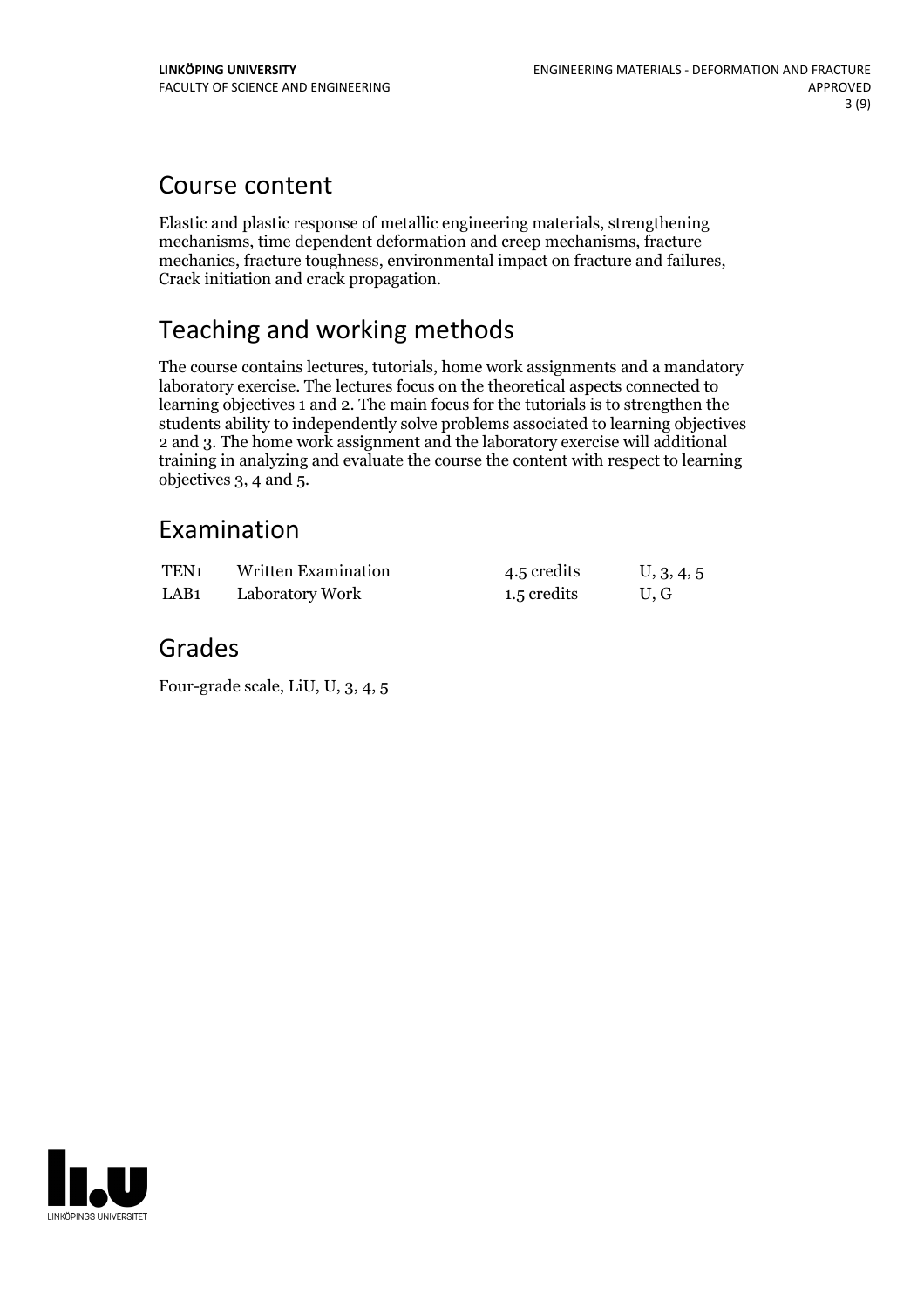## Other information

Supplementary courses: New materials, Light weight materials, Experimental evaluation of engineering materials

### **About teaching and examination language**

The teaching language is presented in the Overview tab for each course. The examination language relates to the teaching language as follows:

- If teaching language is "Swedish", the course as a whole could be given in Swedish, or partly in English. Examination language is Swedish, but parts
- of the examination can be in English. If teaching language is "English", the course as <sup>a</sup> whole is taught in English. Examination language is English. If teaching language is "Swedish/English", the course as <sup>a</sup> whole will be
- taught in English if students without prior knowledge of the Swedish language participate. Examination language is Swedish or English depending on teaching language.

### **Other**

The course is conducted in a manner where both men's and women's experience and knowledge are made visible and developed.

The planning and implementation of a course should correspond to the course syllabus. The course evaluation should therefore be conducted with the course syllabus as a starting point.

If special circumstances prevail, the vice-chancellor may in a special decision specify the preconditions for temporary deviations from this course syllabus, and delegate the right to take such decisions.

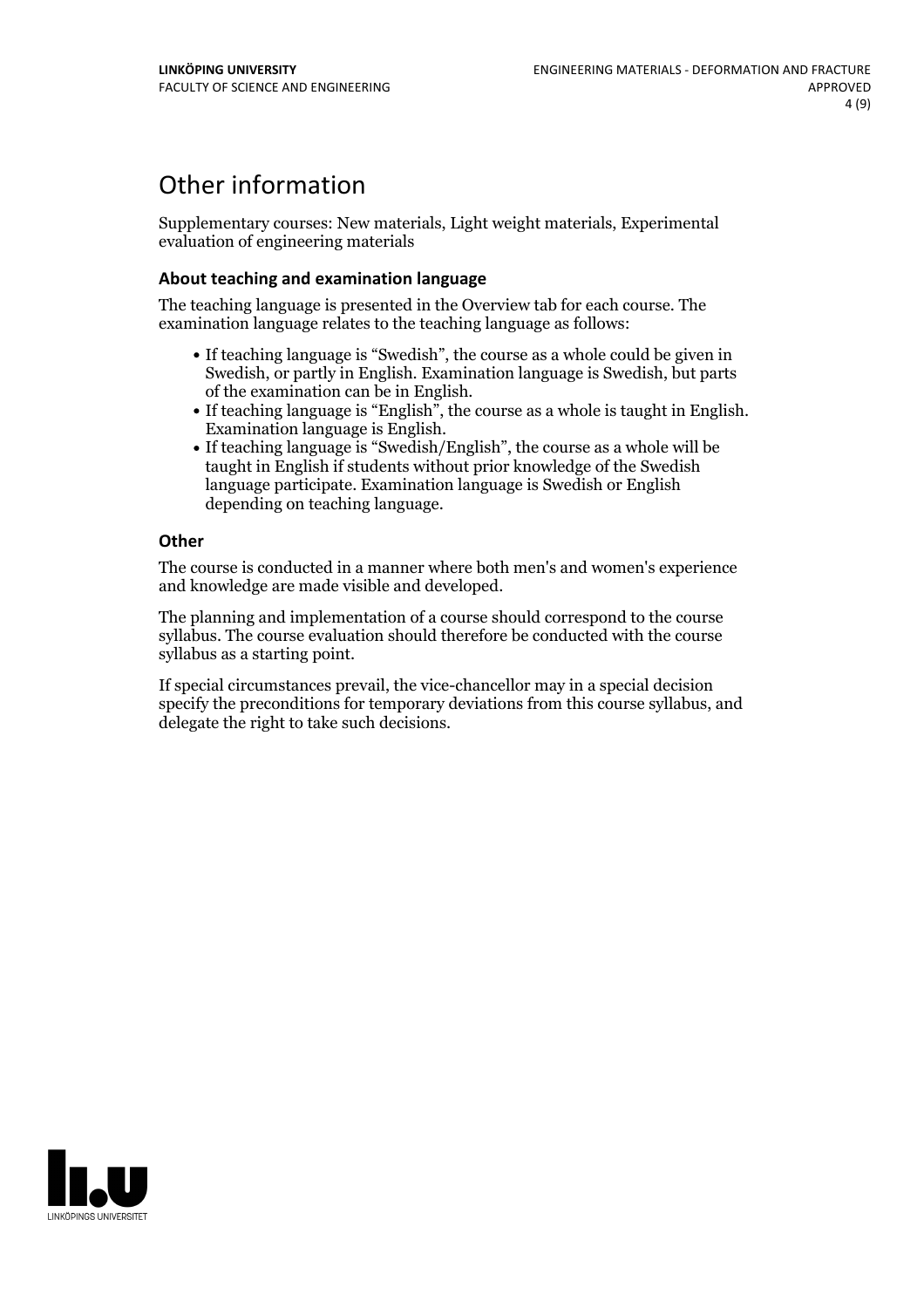## **Common rules**

### Course syllabus

A syllabus must be established for each course. The syllabus specifies the aim and contents of the course, and the prior knowledge that a student must have in order to be able to benefit from the course.

## Timetabling

Courses are timetabled after a decision has been made for this course concerning its assignment to a timetable module.

### Interruption in and deregistration from a course

The LiU decision, Guidelines concerning confirmation of participation in education (Dnr LiU-2020-02256), states that interruptions in study are to be recorded in Ladok. Thus, all students who do not participate in a course for which they have registered must record the interruption, such that the registration on the course can be removed. Deregistration from or interrupting a course is carried out using <sup>a</sup> web-based form: https://www.lith.liu.se/for- [studenter/kurskomplettering?l=en.](https://www.lith.liu.se/for-studenter/kurskomplettering?l=en)

## Cancelled coursesand changes to the course syllabus

Courses with few participants (fewer than 10) may be cancelled or organised in a manner that differs from that stated in the course syllabus. The Dean is to deliberate and decide whether a course is to be cancelled or changed from the course syllabus.

## Guidelines relating to examinations and examiners

For details, see Guidelines for education and examination for first-cycle and second-cycle education at Linköping University, Dnr LiU-2020-04501 [\(http://styrdokument.liu.se/Regelsamling/VisaBeslut/917592\)](http://styrdokument.liu.se/Regelsamling/VisaBeslut/917592).

An examiner must be employed as a teacher at LiU according to the LiU Regulations for Appointments, Dnr LiU-2021-01204 [\(https://styrdokument.liu.se/Regelsamling/VisaBeslut/622784](https://styrdokument.liu.se/Regelsamling/VisaBeslut/622784)). For courses in second-cycle, the following teachers can be appointed as examiner: Professor (including Adjunct and Visiting Professor), Associate Professor (including Adjunct), Senior Lecturer (including Adjunct and Visiting Senior Lecturer), Research Fellow, or Postdoc. For courses in first-cycle, Assistant Lecturer (including Adjunct and Visiting Assistant Lecturer) can also be appointed as examiner in addition to those listed for second-cycle courses. In exceptional cases, a Part-time Lecturer can also be appointed as an examiner at both first- and second cycle, see Delegation of authority for the Board of Faculty of Science and Engineering.

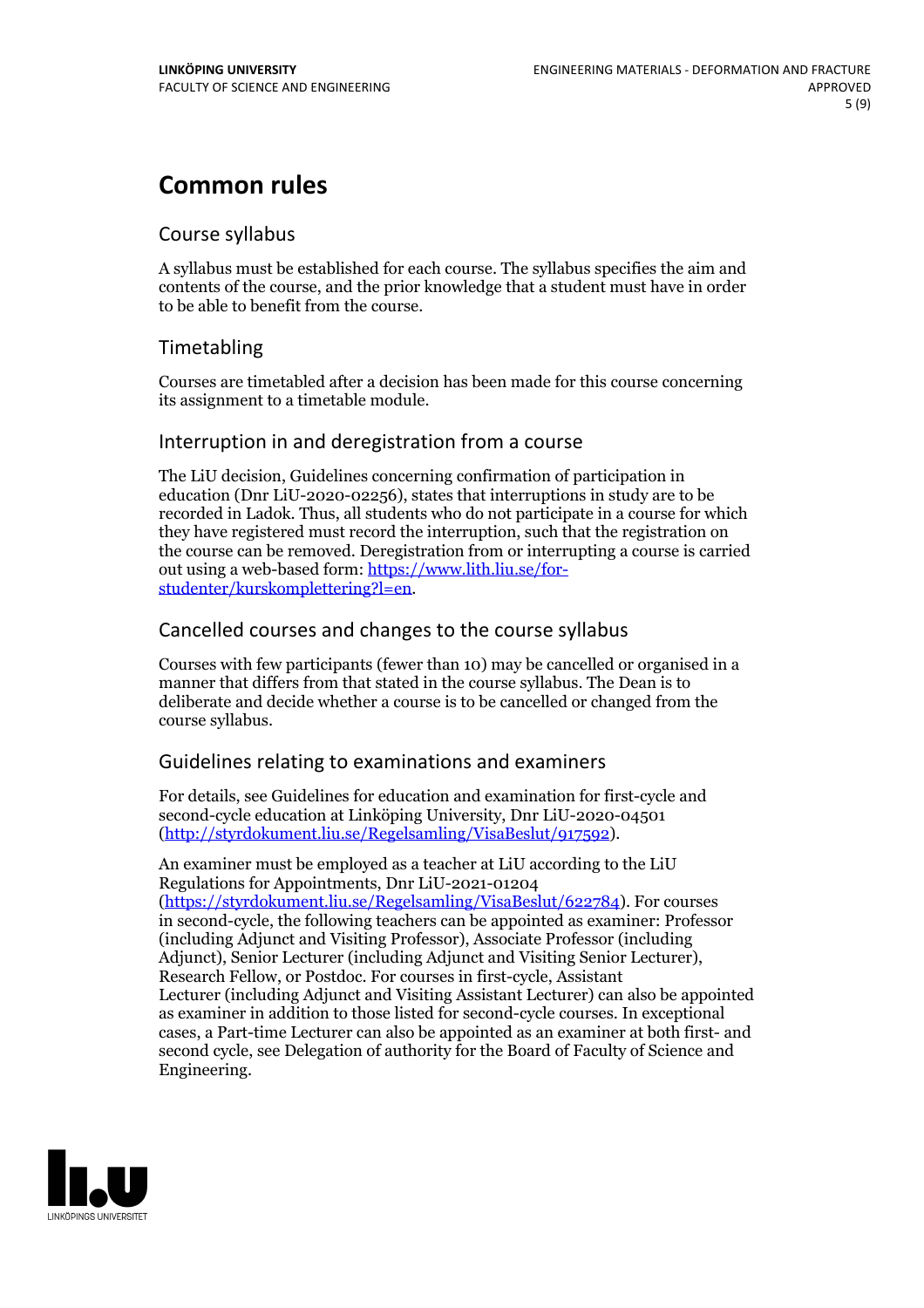## Forms of examination

### **Principles for examination**

Written and oral examinations and digital and computer-based examinations are held at least three times a year: once immediately after the end of the course, once in August, and once (usually) in one of the re-examination periods. Examinations held at other times are to follow a decision of the faculty programme board.

Principles for examination scheduling for courses that follow the study periods:

- courses given in VT1 are examined for the first time in March, with re-examination in June and August
- courses given in VT2 are examined for the first time in May, with re-examination in August and October
- courses given in HT1 are examined for the first time in October, with re-examination in January and August
- courses given in HT2 are examined for the first time in January, with re-examination in March and in August.

The examination schedule is based on the structure of timetable modules, but there may be deviations from this, mainly in the case of courses that are studied and examined for several programmes and in lower grades (i.e. 1 and 2).

Examinations for courses that the faculty programme board has decided are to be held in alternate years are held three times during the school year in which the course is given according to the principles stated above.

Examinations for courses that are cancelled orrescheduled such that they are not given in one or several years are held three times during the year that immediately follows the course, with examination scheduling that corresponds to the scheduling that was in force before the course was cancelled or rescheduled.

When a course, or a written examination (TEN, DIT, DAT), is given for the last time, the regular examination and two re-examinations will be offered. Thereafter, examinations are phased out by offering three examinations during the following academic year at the same times as the examinations in any substitute course. If there is no substitute course, three examinations will be offered during re- examination periods during the following academic year. Other examination times are decided by the faculty programme board. In all cases above, the examination is also offered one more time during the academic year after the following, unless the faculty programme board decides otherwise. In total, 6 re-examinations are offered, of which 2 are regular re-examinations. In the examination registration system, the examinations given for the penultimate time and the last time are denoted.

If a course is given during several periods of the year (for programmes, or on different occasions for different programmes) the faculty programme board or boards determine together the scheduling and frequency of re-examination occasions.

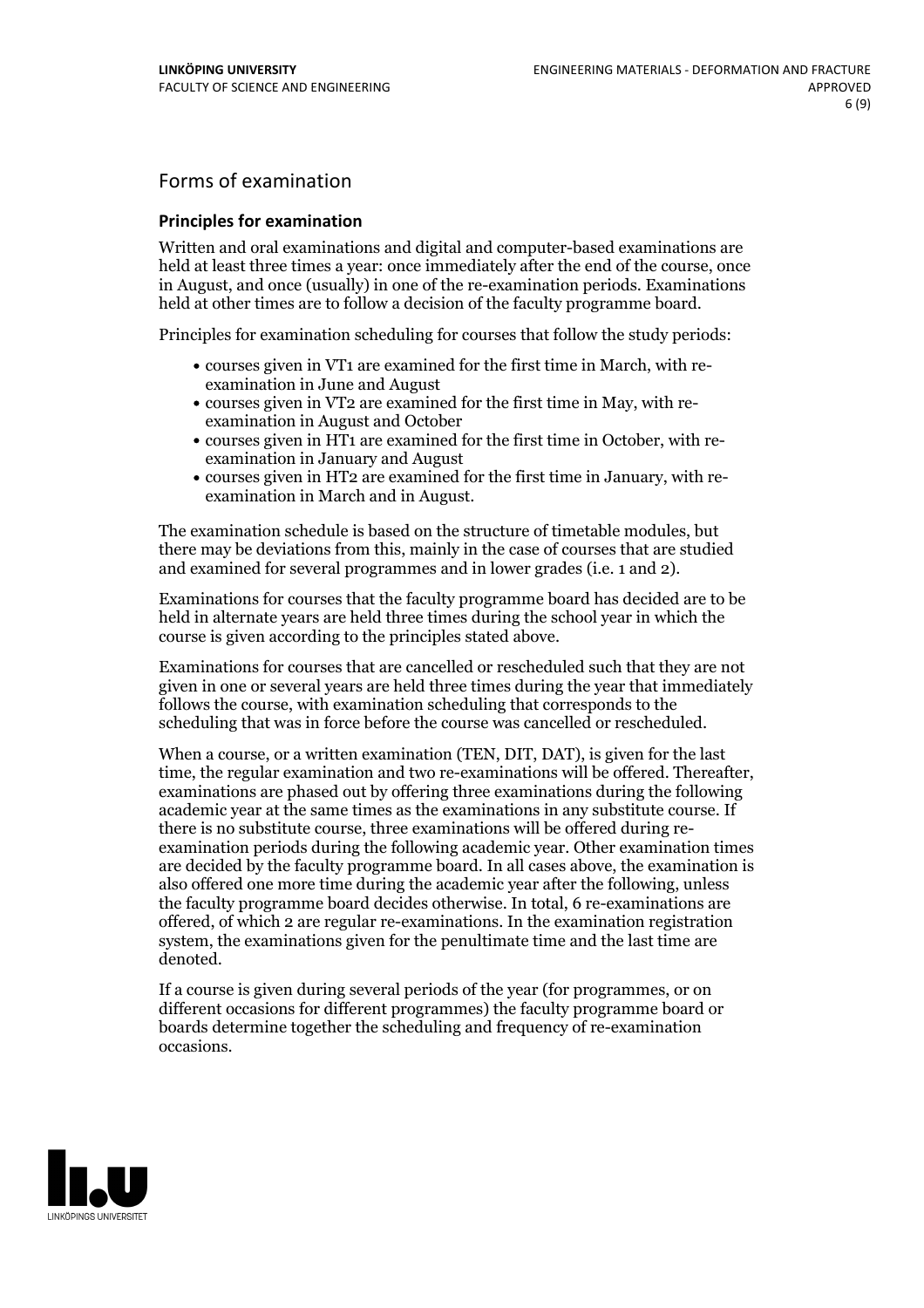### **Retakes of other forms of examination**

Regulations concerning retakes of other forms of examination than written examinations and digital and computer-based examinations are given in the LiU guidelines for examinations and examiners, [http://styrdokument.liu.se/Regelsamling/VisaBeslut/917592.](http://styrdokument.liu.se/Regelsamling/VisaBeslut/917592)

#### **Course closure**

For Decision on Routines for Administration of the Discontinuation of Educational Programs, Freestanding Courses and Courses in Programs, see DNR LiU-2021-04782. After a decision on closure and after the end of the discontinuation period, the students are referred to a replacement course (or similar) according to information in the course syllabus or programme syllabus. If a student has passed some part/parts of a closed program course but not all, and there is an at least partially replacing course, an assessment of crediting can be made. Any crediting of course components is made by the examiner.

### **Registration for examination**

In order to take an written, digital or computer-based examination, registration in advance is mandatory, see decision in the university's rule book [https://styrdokument.liu.se/Regelsamling/VisaBeslut/622682.](https://styrdokument.liu.se/Regelsamling/VisaBeslut/622682) An unregistered student can thus not be offered a place. The registration is done at the Student Portal or in the LiU-app during the registration period. The registration period opens 30 days before the date of the examination and closes 10 days before the date of the examination. Candidates are informed of the location of the examination by email, four days in advance.

### **Code of conduct for students during examinations**

Details are given in a decision in the university's rule book: <http://styrdokument.liu.se/Regelsamling/VisaBeslut/622682>.

#### **Retakes for higher grade**

Students at the Institute of Technology at LiU have the right to retake written examinations and digital and computer-based examinations in an attempt to achieve a higher grade. This is valid for all examination components with code "TEN", "DIT" and "DAT". The same right may not be exercised for other examination components, unless otherwise specified in the course syllabus.

A retake is not possible on courses that are included in an issued degree diploma.

#### **Grades**

The grades that are preferably to be used are Fail (U), Pass (3), Pass not without distinction  $(4)$  and Pass with distinction  $(5)$ .

- Grades U, 3, 4, 5 are to be awarded for courses that have written or digital examinations.<br>• Grades Fail (U) and Pass (G) may be awarded for courses with a large
- degree of practical components such as laboratory work, project work and

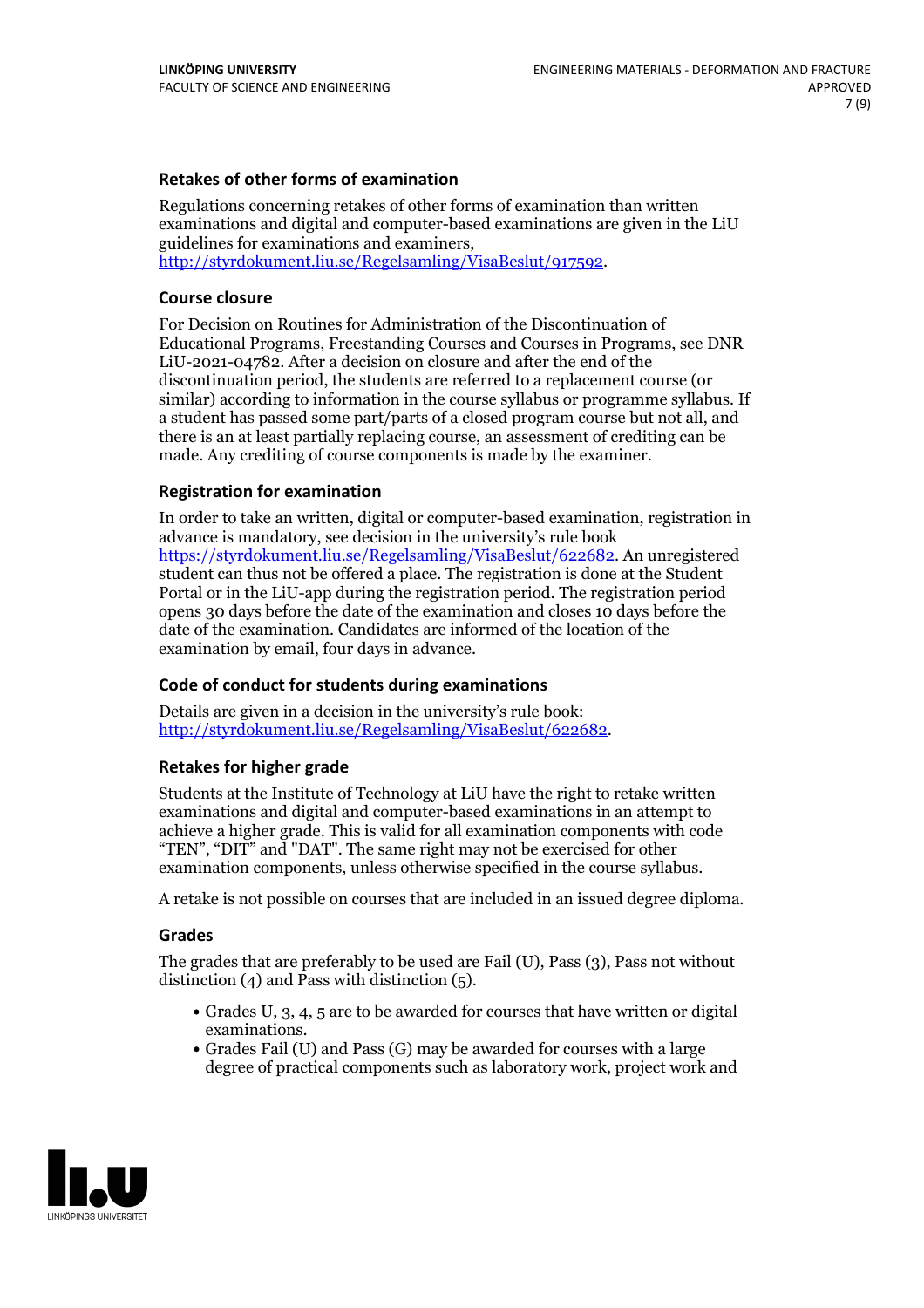group work.<br>• Grades Fail (U) and Pass (G) are to be used for degree projects and other independent work.

### **Examination components**

The following examination components and associated module codes are used at the Faculty of Science and Engineering:

- Grades U, 3, 4, 5 are to be awarded for written examinations (TEN) and
- digital examinations (DIT).<br>• Examination components for which the grades Fail (U) and Pass (G) may be awarded are laboratory work (LAB), project work (PRA), preparatory written examination (KTR), digital preparatory written examination (DIK), oral examination (MUN), computer-based examination (DAT), home
- assignment (HEM), and assignment (UPG).<br>• Students receive grades either Fail (U) or Pass (G) for other examination components in which the examination criteria are satisfied principally through active attendance such as tutorial group (BAS) or examination item
- (MOM).<br>• Grades Fail (U) and Pass (G) are to be used for the examination components Opposition (OPPO) and Attendance at thesis presentation (AUSK) (i.e. part of the degree project).

In general, the following applies:

- 
- Mandatory course components must be scored and given <sup>a</sup> module code. Examination components that are not scored, cannot be mandatory. Hence, it is voluntary to participate in these examinations, and the voluntariness must be clearly stated. Additionally, if there are any associated conditions to
- the examination component, these must be clearly stated as well.<br>• For courses with more than one examination component with grades U,3,4,5, it shall be clearly stated how the final grade is weighted.

For mandatory components, the following applies (in accordance with the LiU Guidelines for education and examination for first-cycle and second-cycle

[http://styrdokument.liu.se/Regelsamling/VisaBeslut/917592\)](http://styrdokument.liu.se/Regelsamling/VisaBeslut/917592):

If special circumstances prevail, and if it is possible with consideration of the nature of the compulsory component, the examiner may decide to replace the compulsory component with another equivalent component.

For possibilities to alternative forms of examinations, the following applies (in accordance with the LiU Guidelines for education and examination for first-cycle [http://styrdokument.liu.se/Regelsamling/VisaBeslut/917592\)](http://styrdokument.liu.se/Regelsamling/VisaBeslut/917592):

If the LiU coordinator for students with disabilities has granted a student the right to an adapted examination for a written examination in an examination hall, the student has the right to it.